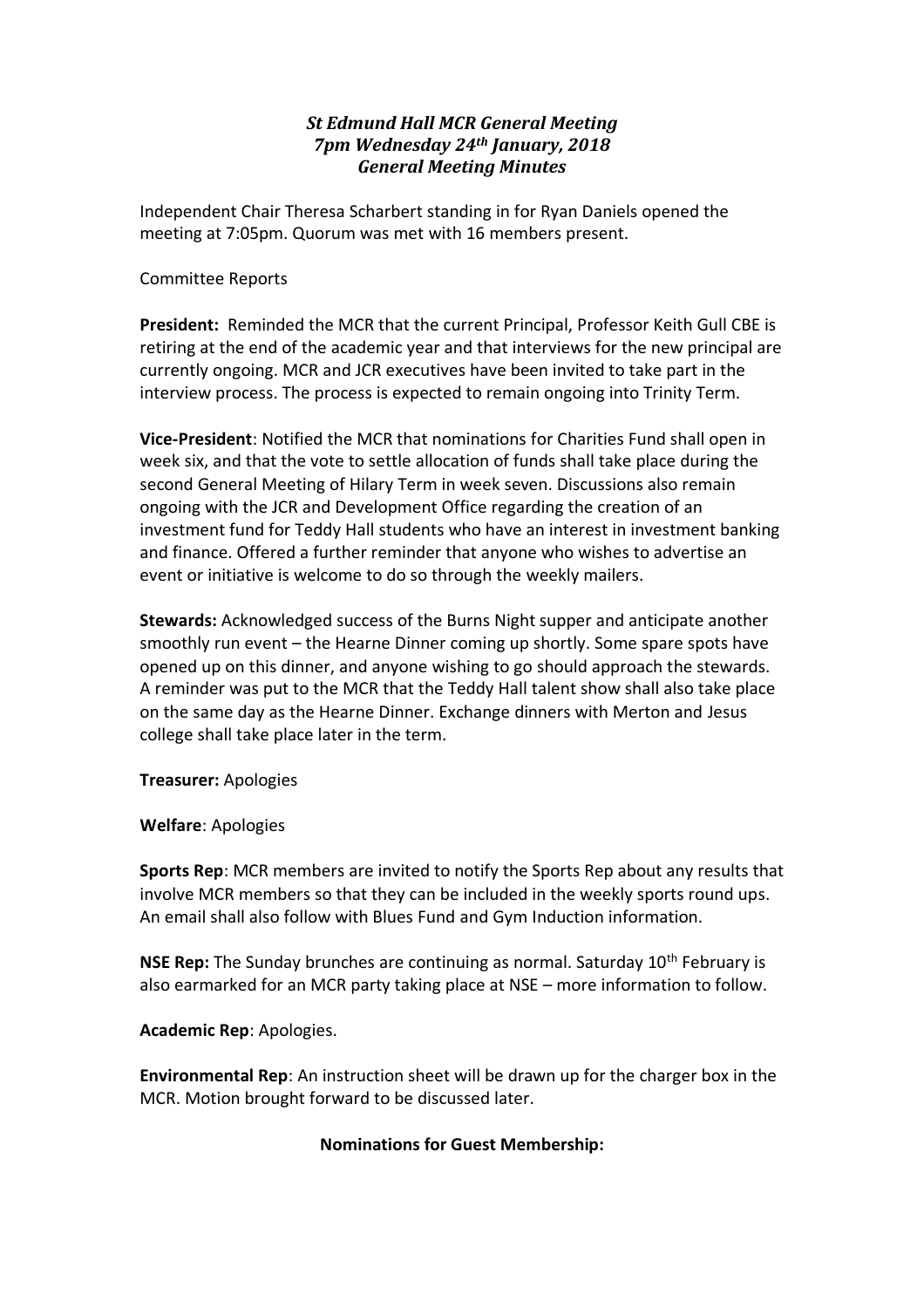# **The following guest memberships were unanimously approved without abstention:**

| <b>Ordinary Member</b> | <b>Guest Member</b> |
|------------------------|---------------------|
| Ronald Guthrie         | Melissa Charlton    |
| Theresa Scharbert      | Gloria Kutscher     |

Both were questioned on their baking skills and whether or not they can row. Melissa Charlton has been known to bake good banana bread.

# **Motion to Purchase Board Games for the MCR**

Motion brought forward by: Ronald Guthrie and Kusal Lokuge Motion presented by: Ronald Guthrie and Kusal Lokuge.

The motion: Compared to other Colleges, Teddy Hall MCR has very few board games and those that we do have are ageing. To promote interaction and increase involvement between members of the MCR community, a variety of popular board games should be bought and stored in the MCR in College for future use. £150-200 (subject to availability of funds in the MCR budget) would buy several new, high quality board games along with some second hand ones we can get our hands on. Suggestions of board games would be made welcome by the community to the committee."

Following short discussion, an amended motion was presented to reduce the expenditure on MCR board games to £100 following advice from the Treasurer. The amended motion passed unanimously.

# **Motion to Support Divestment from Fossil Fuels**

Brought forward by: Elana Sulakshana. Seconded by: Maren Fichter

Presented by: Elana Sulakshana

The Environmental Rep said that discussions were taking place with the domestic bursar about what can be done to reduce carbon footprint at the college level, and that the presenters and seconders were here to seek support from the student body. A question was raised over how what percentage of St Edmund Hall's holdings were invested in fossil fuel companies, to which no clear answer was given, as colleges tend not to reveal their portfolios. Those present were reminded of the figure of 3% which applied to the university aggregate portfolio.

When questioned over which companies would likely be subject to this, the answer according to the Carbon Underground top 200 list.

A debate then followed over the how effective it would be to remove conscientious shareholders from major oil and gas companies, and whether the lack of shareholder engagement and possible shareholder activism would deliver a suitable outcome. A